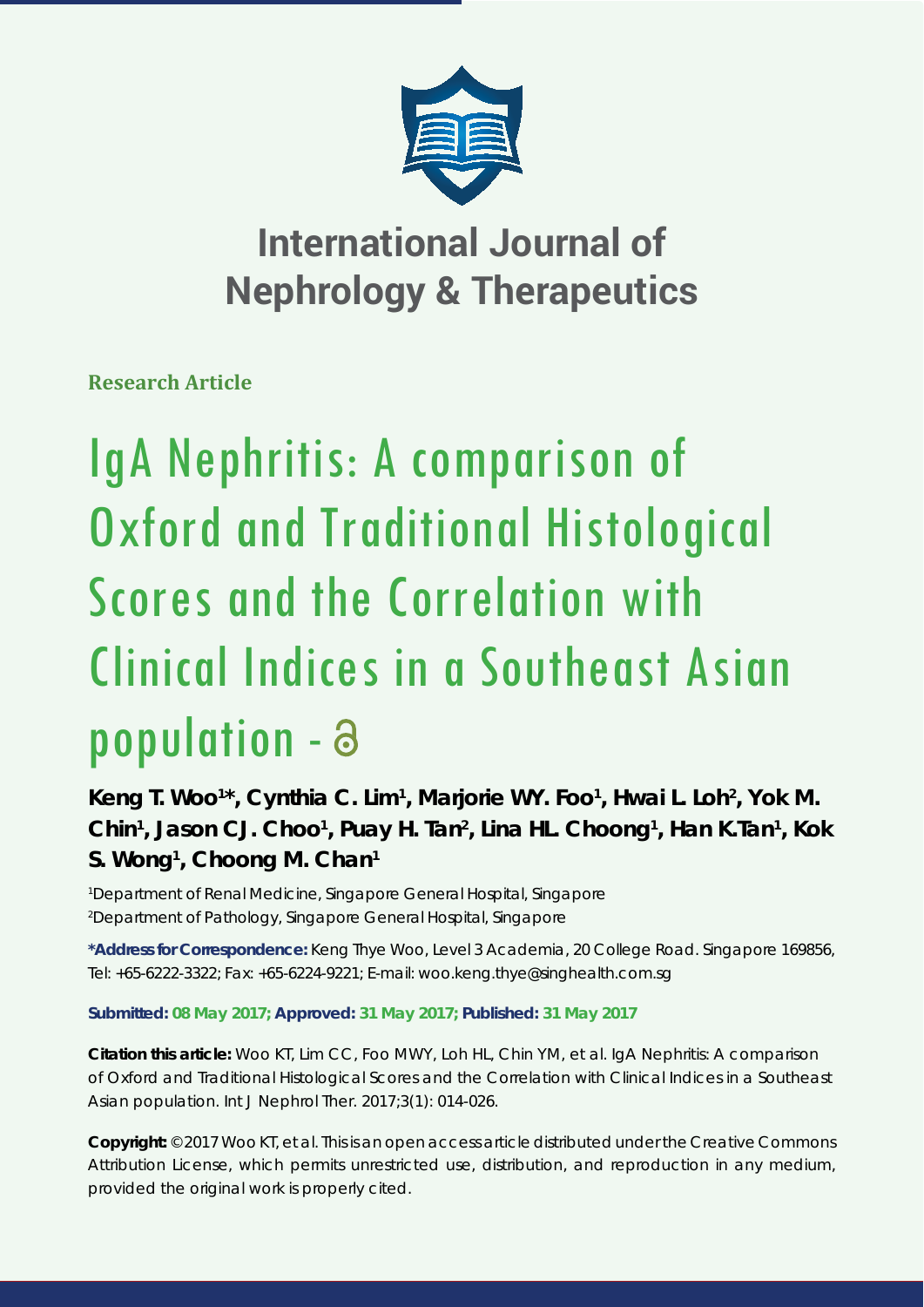#### **ABSTRACT**

Background: The Oxford Classification of IgAN was developed in 2009. Subsequent validation studies found that M and E lesions were less predictive of ESRD. Varying reproducibility and lack of sufficient clinical relevance have since then resulted in several larger studies like the VALIGA study which addressed some of the shortcomings of the Oxford Classification. We had previously reported on a 30 year follow up study of 102 patients with IgA nephritis (IgAN) to validate the Oxford Classification and we showed that E and S lesions of the Oxford MEST were predictive of patients likely to develop renal failure during the initial 5 years of the disease whereas M and T scores were predictive of late renal failure as shown in our 30 years follow up of these patients. In this follow up study we explore how we could expand the relevant histological features of the MEST score as well as include some clinical indices to make the Oxford Classification more relevant clinically.

Methods: In the present study we compare the Traditional Histological Scores with the Oxford Classification scores as predictors of disease progression to End Stage Renal Disease (ESRD) as well as their correlation with various clinical indices. This is a comparison based on the predictive and prognostic values of the individual histological scores from both classifications as well as to ascertain their association with other histological scores like crescents, global sclerosis and arterial thickening of blood vessels. We also correlated these histological scores with clinical indices like urinary RBC, proteinuria and eGFR to determine the clinical value of each histological score.

**Results:** We have shown through the use of 3 sets of data (Cox regression, Correlation tests and Cumulative renal survival graphs) that the 4 Oxford scores identify very similar prognostic indicators of disease progression and ESRD with the Traditional scores. Three other histological indices, crescents, global sclerosis and arterial intimal thickening, irrespective of whether linked to Oxford or Traditional scores, both sets of data, provide very similar correlations with one another as well as the clinical indices of RBC, eGFR but not TUP. These were further supported by similarly comparable results between the Oxford and the Traditional scores for the various prognostic histological and clinical indices as shown by data from Cox regression and cumulative renal survival graphs.

**Conclusion:** To secure an accurate prognostic index of ESRD in IgAN we need to widen the scope of the MEST scores and include other traditional scores like crescents, global sclerosis and arterial intimal thickening of blood vessels as well as clinical indices like urinary RBC, proteinuria and GFR.

**Keywords**: ESRF; CKD; Glomerular Disease

#### **INTRODUCTION**

IgAN is the most common glomerular disease worldwide with ESRD occurring in up to 44% within 30 years [1]. Prevalence, clinical presentation and course of IgAN varies across countries worldwide [2]. This may be contributed by differences in genetic susceptibility [3]. Long term follow data on IgAN have mostly emerged from East Asia [4,5] with less known about long term renal outcome in multiethnic Southeast Asia.

In 1985 we studied 151 patients with IgA nephritis (IgAN) to document the natural history and the prognostic indicators after a 5 year follow up and found that 11% had developed End Stage Renal Failure (ESRF) [6]. Subsequently in 2000, 15 years later we did another follow up study and ascertained that 35% of patients had developed ESRF.

With the implementation of the Oxford classification for IgAN in 2009 [7], we performed a 30 year follow up study of these patients in 2015 to validate the Oxford Classification and we showed that E and S lesions of the Oxford MEST were predictive of patients likely to develop renal failure during the initial 5 years of the disease whereas M and T scores were predictive of late renal failure as shown in our 30 years follow up of these patients [1].

Despite the widespread adoption of the Oxford Classification today, some populations have difficulty in validating the MEST scores as some of its features are not readily reproducible resulting in reports with wide variability from different centers [8]. The main value for using renal pathology is its employment in prediction of renal outcome of the patient. Because of differing views with regards to the Oxford Classification [8] we have performed this study

which compared the Oxford Classification with the Traditional Classification to determine how far either classification differs in their prognostic scores for ESRD and to explore how we could perhaps enable the Oxford Classification to have a more relevant clinical role in the interpretation of renal histopathology.

In the present study we compare the Traditional Histological Scores with the Oxford Classification as predictors of disease progression to End Stage Renal Disease (ESRD) as well as their correlation with various clinical indices. This is a comparison based on the predictive and prognostic values of the individual histological scores from both classifications as well as to ascertain their association with other histological scores apart from the standard Oxford or MEST scores. We also utilized Cox regression for various histological and clinical parameters as well as compared various cumulative renal survival graphs of the histological indices in relation to progression to ESRD over the 30 years.

Among the 151 patients in the original study in 1985, we managed to retrieve the paraffin tissue blocks for 125 biopsy specimens. In the Oxford Classification, only specimens with at least 8 glomeruli were acceptable, so after excluding these patients with less than 8 glomeruli, we had only 102 patients for the study using the Oxford Classification. For the Traditional Classification, the minimum number of glomeruli was 10.

#### **MATERIAL AND METHODS**

For this study, we retrieved 125 stored paraffin blocks from the original cohort. These were sectioned to 1 μm thickness and stained with periodic acid-Schiff (PAS). IgAN was diagnosed in the presence of increased mesangial matrix or mesangial cells by light microscopy,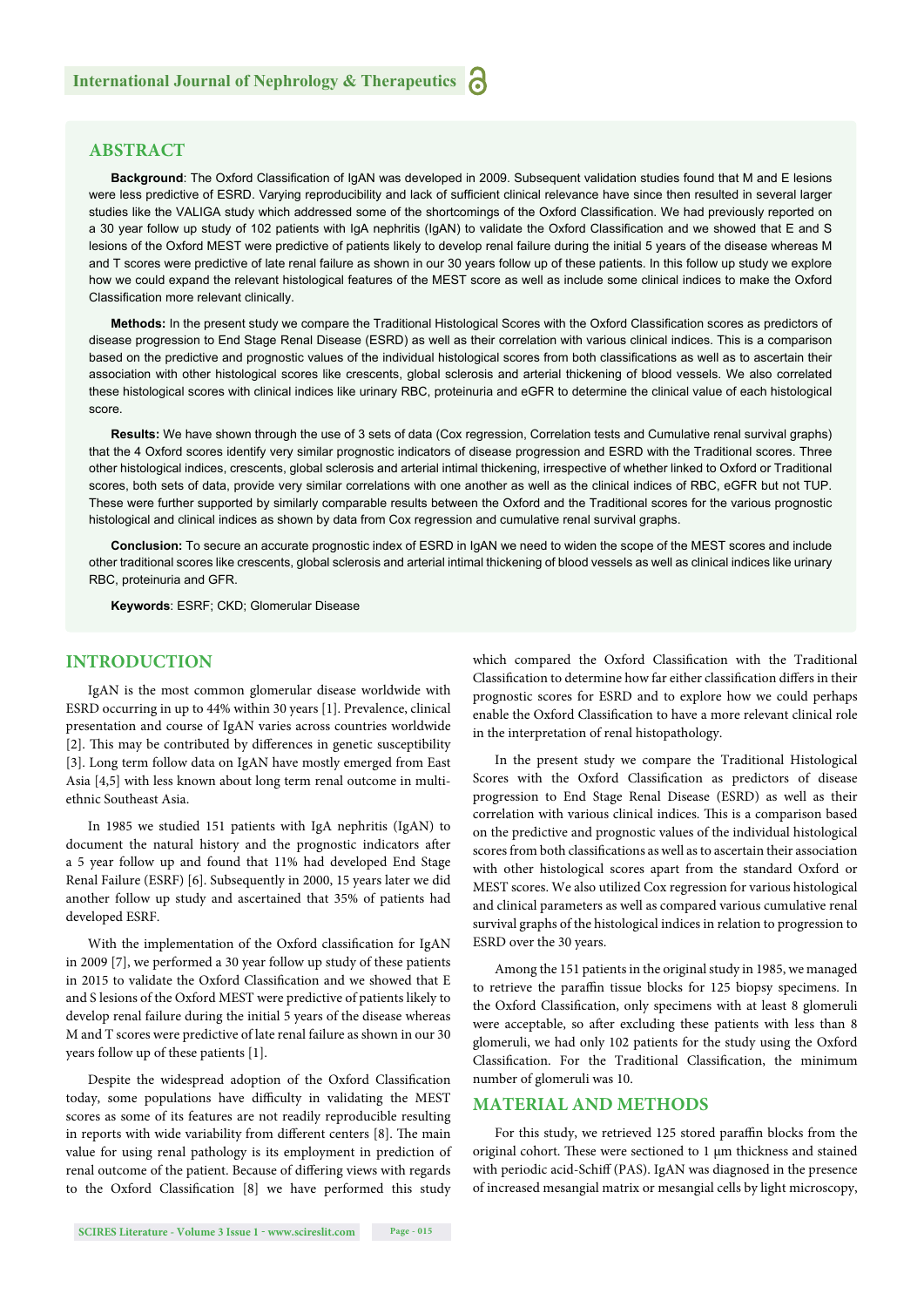isolated or predominant IgA deposits by immunofluorescence and electron-dense deposits within mesangium by electron microscopy. Patients with liver disease, systemic lupus erythematosus, and IgA vasculitis, as well as specimens containing less than 8 glomeruli, were excluded. All current slides were reviewed by a single pathologist (HLL) blinded to the patients' clinical data and ESRD outcome. Glomerular and tubulointerstitial lesions were classified according to the Oxford Classification [7], with further characterisation of crescents and arterial intimal thickening. Similarly for the Traditional Histological scores, the equivalent lesions of the MEST Oxford Classification were retrieved from the original biopsy reports performed in 1985 for comparison with the present Oxford Histological scores. Table 1 shows the histological features for the Oxford as well as the Traditional Classification. We have also included global glomerulosclerosis as well as crescents and arterial intimal thickening since these lesions were also included in the Traditional Classification. These 3 lesions were also compared for the Oxford Classification.

Patients' demographic, clinical and laboratory data, including serum creatinine (in mg/ dL), 24 hour total urine protein (TUP; expressed as g/ day) and urinalysis at presentation and at 5 years post-biopsy, were obtained from patients' case records [6]. Estimated glomerular filtration Rate (eGFR) was calculated using the CKD-EPI estimation equation [9]. Patients' presentation was categorized as gross hematuria, isolated microscopic hematuria, hematuria with proteinuria >0.2 g/24 hours and isolated proteinuria. ESRD was defined as eGFR less than 15 ml/min/1.73 m<sup>2</sup>, or serum creatinine more than 500 μmol/ L or patient received transplantation or chronic dialysis.

|                                              | Table 1: Histological classification of IgA nephropathy.                                                                                                                                                                           |  |  |  |  |  |  |  |
|----------------------------------------------|------------------------------------------------------------------------------------------------------------------------------------------------------------------------------------------------------------------------------------|--|--|--|--|--|--|--|
|                                              | Current histological description including Oxford classification                                                                                                                                                                   |  |  |  |  |  |  |  |
|                                              | Oxford Classification                                                                                                                                                                                                              |  |  |  |  |  |  |  |
| Mesangial<br>hypercellularity                | M0: ≤50% of glomeruli with ≥4 mesangial cells per<br>mesangial area<br>M1: >50% of glomeruli with ≥4 mesangial cells per<br>mesangial area                                                                                         |  |  |  |  |  |  |  |
| Endocapillary<br>proliferation               | E0: endocapillary proliferation absent<br>E1: endocapillary proliferation present                                                                                                                                                  |  |  |  |  |  |  |  |
| Segmental<br>glomerulosclerosis              | S0: sclerosis in glomerulus (not involving entire tuft)<br>absent<br>S1: sclerosis in glomerulus (not involving entire tuft)<br>present                                                                                            |  |  |  |  |  |  |  |
| Tubular atrophy and<br>interstitial fibrosis | T0: tubular atrophy or interstitial fibrosis in ≤25% of<br>cortical area<br>T1: tubular atrophy or interstitial fibrosis in 26-50% of<br>cortical area<br>T2: tubular atrophy or interstitial fibrosis in >50% of<br>cortical area |  |  |  |  |  |  |  |
| Traditional<br>Classification                |                                                                                                                                                                                                                                    |  |  |  |  |  |  |  |
| Segmental<br>Glomerulosclerosis              | Proportion of total glomeruli with segmental sclerosis (%)                                                                                                                                                                         |  |  |  |  |  |  |  |
| <b>Global Sclerosis</b>                      | Proportion of total glomeruli with global sclerosis (%)                                                                                                                                                                            |  |  |  |  |  |  |  |
| Tubular atrophy or<br>interstitial fibrosis  | T0: tubular atrophy or interstitial fibrosis in ≤25% of<br>cortical area<br>T1: tubular atrophy or interstitial fibrosis in 26-50% of<br>cortical area<br>T2: tubular atrophy or interstitial fibrosis in >50% of<br>cortical area |  |  |  |  |  |  |  |
| Crescents                                    | C0: cellular or fibrocellular crescents absent<br>C1: cellular or fibrocellular crescents present                                                                                                                                  |  |  |  |  |  |  |  |
| Arterial intimal<br>thickening               | V0: arterial intimal thickening absent<br>V1: arterial intimal thickening present                                                                                                                                                  |  |  |  |  |  |  |  |

#### **Statistical analysis**

Statistical analysis was performed using SAS 9.4 (SAS Institute Inc., Cary, NC, USA). Categorical variables are expressed as number (percentage) and compared using Pearson chi-square test or Fisher's exact test where appropriate. Continuous variables are expressed as mean  $(\pm 2SD)$  and compared using Student's t-test. Time from kidney biopsy to ESRD was analyzed using survival analysis and cumulative renal survival without ESRD compared using the log-rank test. Cox regression was used to calculate unadjusted and adjusted HR and 95% confidence interval (CI) for (a) clinical factors (b) clinical and histological factors associated with ESRD at 5, 20 and 30 years. All analyses were two-tailed. P values <0.05 were considered statistically significant.

For correlation coefficients, continuous variables of clinical indices like proteinuria and degree of haematuria and eGFR were correlated with the Traditional Histological Indices expressed as percentages of glomeruli showing a particular histological feature like Mesangial proliferation (Mes), Endocapillary (Endo) proliferation, Segmental glomerulosclerosis (Seg Sclero) or Crescents. The Partial Correlation test was used with a number of survival years (up to 30 years) as the controlling factor for correlation between the Traditional Histological scores and clinical indices like proteinuria, haematuria, and eGFR as these are continuous variables.

For categorical variables, the correlation coefficients were derived from the various clinical indices expressed as categories of severity: TUP < 1gm/ day, 1 to 2gm/ day and > 2 gm / day as categories 1, 2, and 3. For Haematuria, RBC <0 to 3 phpf, more than 3 to 20 RBC phpf, more than 20 and to 100 and >100 RBC phpf as categories 0, 1, 2 and 3. For eGFR those with > 60ml/ min were categorised as 1 and those with  $<$  60ml/ min as 2. These clinical indices were correlated with the MEST scores of the Oxford Classification using Kendall's correlation as well as Spearman correlation coefficients for nonparametric data on the SSPS program. Correlation between the MEST scores and the Traditional Scores were also performed using all 3 tests of Partial Correlation, Spearman and Kendall Correlation to compare the correlation for both sets of Oxford and Traditional scores so as to standardize the procedure as well as for the comparison of the 3 correlation tests. This was shown in a composite table (Table 2).

#### **RESULTS**

One hundred and two patients were included in this study. Table 1 shows the histological classification of IgAN and notation for the tables and figures. The demographic, clinical presentation and histology are shown in table 3. Mean age at presentation was 24 ± 7 years and the majority were Chinese (85%) and male (71%). Most patients were normotensive (79%) and had normal renal function with mean eGFR 92  $\pm$  32 ml/min; 15 patients (15%) had eGFR <60 ml/min at presentation. Mean proteinuria was 1.8 ( $\pm$  2.3) g/ day: 47 patients (46%) had proteinuria >1 g/ day and 24 (24%) patients had proteinuria >2 g/day. A mean number of glomeruli per sample were 20. M1, E1, S1, T1 or T2 and crescents were present in 57%, 4%, 28%, 11.8% and 25% of patients with biopsy-proven IgAN respectively. Arterial intimal thickening was present in 21% and 10% of total glomeruli were globally sclerosed. For Traditional scores, the mean number of glomeruli was 12. Mesangial Proliferation (Mes), Endothelial Proliferation (Endo), Segmental Glomerulosclerosis (Segs Scl), Tubular Atrophy (TA) and crescents were present in 97%, 2%, and 80% 94% and 24%. Arterial intimal thickening (Vess) in 20% and Global Sclerosis (Global Scl) in 13%.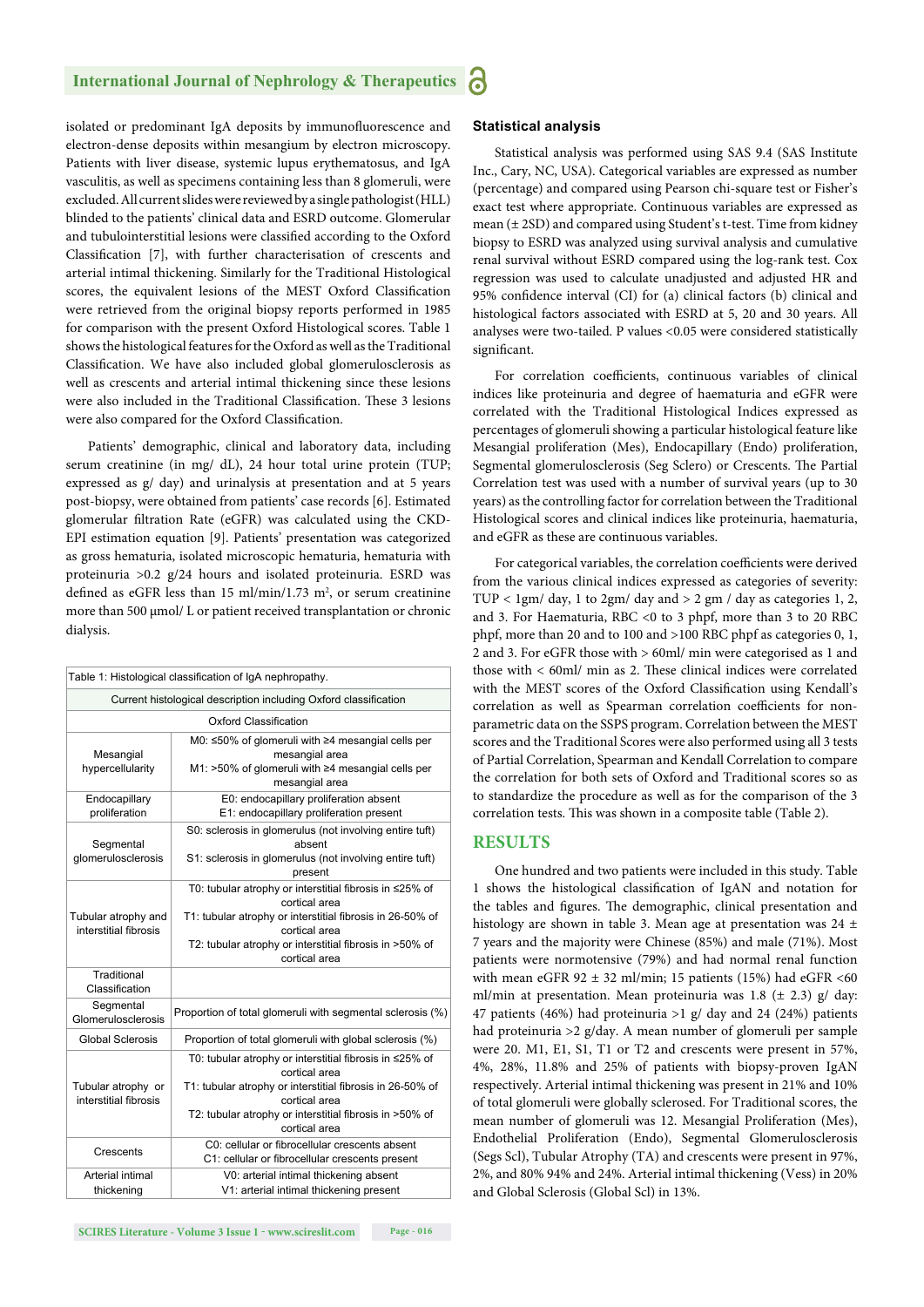| Table 2: Correlation with Clinical and Histological indices for Oxford and Traditional. |                                          |               |                         |               |                                     |               |  |  |
|-----------------------------------------------------------------------------------------|------------------------------------------|---------------|-------------------------|---------------|-------------------------------------|---------------|--|--|
|                                                                                         | <b>Partial Correlation</b>               |               | Kendall Correlation     |               | <b>Spearman Correlation</b>         |               |  |  |
|                                                                                         | CorreCoef<br>P value                     |               | CorreCoef               | P value       | CorreCoef                           | P value       |  |  |
| Age at Last Follow Up                                                                   |                                          |               |                         |               |                                     |               |  |  |
| Hematuria (RBC > 3 phpf)                                                                | Cresc                                    | 0.001         | Glob S, Vess            | 0.04<br>0.001 | Glob S, Vess                        | 0.04<br>0.05  |  |  |
| Proteinuria                                                                             | Endo                                     | 0.01          | Glob S                  | 0.02          | Glob S                              | 0.02          |  |  |
| EPI eGFR                                                                                | Cresc, E, T, Glob S                      | 0.001         | E,S,T, TA, Glob S, Vess | 0.001         | T, Endo, TA, Glob S,                | 0.02<br>0.005 |  |  |
| Hypertension                                                                            |                                          |               |                         |               |                                     |               |  |  |
| <b>OXFORD SCORES</b>                                                                    |                                          |               |                         |               |                                     |               |  |  |
| M <sub>1</sub>                                                                          | Nil                                      |               | Nil                     |               |                                     |               |  |  |
| E1                                                                                      | T. Cresc                                 | 0.02<br>0.01  | T. Cresc. GFR           | 0.02<br>0.001 | T,Cresc,GFR                         | 0.02<br>0.001 |  |  |
| S <sub>1</sub>                                                                          | T, Glob S                                | 0.02<br>0.01  | T, Glob S, Vess         | 0.02<br>0.001 | T, Glob S, Vess, GFR                | 0.01<br>0.001 |  |  |
| T1 or T2                                                                                | E.S. Glob S                              | 0.02<br>0.001 | E.S. Glob S. GFR, Vess  | 0.02<br>0.001 | E.S. Glob S. Vess, GFR              | 0.01<br>0.001 |  |  |
| <b>Global Sclerosis</b><br>(Glob S)                                                     | S,T                                      | 0.02<br>0.01  | S,T, Cresc, TUP         | 0.02<br>0.002 | E,T, Cres, GFR                      | 0.05<br>0.001 |  |  |
| Crescents<br>(Cresc)                                                                    | E                                        | 0.02          | E, Glob S,              | 0.05<br>0.002 | E, Glob S                           | 0.05<br>0.002 |  |  |
| Arterial Intimal Thickening (Vess)                                                      | S,T                                      | 0.04<br>0.02  | S,T                     | 0.04<br>0.02  | S,T                                 | 0.04<br>0.02  |  |  |
| <b>TRADITIONAL HISTOLO INDICES</b><br>(%)                                               |                                          |               |                         |               |                                     |               |  |  |
| MesangialProlif (%)                                                                     | Nil                                      |               | Nil                     |               | Nil                                 |               |  |  |
| EndocapillaryProlif (%)                                                                 | Seg S, TA, Cres, Ves, TUP,<br><b>GFR</b> | 0.05<br>0.001 | Seg S, GFR              | 0.05<br>0.02  | Seg S, TA, GFR                      | 0.02<br>0.005 |  |  |
| Segmental (Seg S)<br>Glomerulosclerosis                                                 | Endo, Seg S                              | 0.001         | Endo, TA, Glob S        | 0.04<br>0.001 | Endo, TA, Glob S                    | 0.04<br>0.01  |  |  |
| <b>Tubular Atrophy</b>                                                                  | Endo, Vess                               | 0.03          | Endo, Seg S, Vess, GFR  | 0.05<br>0.001 | Endo, Seq S                         | 0.01          |  |  |
| <b>Global Sclerosis</b>                                                                 | TA, Vess                                 | 0.001         | Seg S, TA, Vess, GFR    | 0.04<br>0.001 | Seg S, TA, Vess, RBC,<br><b>GFR</b> | 0.04<br>0.001 |  |  |
| Crescents                                                                               | Endo, RBC                                | 0.03<br>0.001 | Nil                     |               | Nil                                 |               |  |  |
| Arterial intimal thickening present                                                     | Endo, TA, Glob S, GFR                    | 0.04<br>0.001 | TA, Glob S, RBC, GFR    | 0.04<br>0.001 | TA, Glob S, RBC, GFR                | 0.01<br>0.001 |  |  |

#### **Table 2: Correlation with Clinical and Histological indices for Oxford and Traditional.**

#### **ESRD over 30 years' follow-up**

**Cox regression:** Table 4 shows the hazard ratio of ESRD at 5, 20 and 30 years based on Cox regression. Among the features analyzed were Clinical variables like renal function, urinary protein, hypertension and RBC counts, followed by the MEST scores of the Oxford Classification and the Traditional Histological variables (shown as the percentage). Fourteen percent (14/102) were in ESRF at the end of 5 years, 39% (40/102) at 20 years and 44% (45/102) at 30 years. At 5 years, Oxford Classification scores for E ( $p < 0.037$ ) and T ( $p <$ 0.0001) were significant, but not the M and S. Mes and Endo scores for Traditional Classification were not significant at 5 years. Based on the Traditional histological scores (percentage scores), both percentage Segmental Sclerosis and percentage Global Sclerosis were significant among ESRF patients,  $(p < 0.001)$  and  $(p < 0.001)$  respectively. Crescents and Arterial intimal thickening of blood vessels were not significant. Clinical parameters included hypertension ( $p <$ 0.02) and proteinuria >1gm/day ( $p < 0.01$ )) were significant among patients with ESRF. Microscopic haematuria (RBC >3 phpf) was not significant. The eGFR at presentation was lower among patients with ESRD. (*p* < 0.02).

At 20 years, only the E (*p* < 0.025) and T scores (*p* < 0.0001) of the Oxford Classification were significant. For Traditional Classification, Endo scores and TA scores were also significant ( $p < 0.021$ ,  $< 0.01$ ) respectively). Based on the Traditional histological scores, both percentage Segmental Sclerosis and percentage Global Sclerosis were significant among ESRF patients,  $(p < 0.0001)$ . Crescents and Arterial intimal thickening were not significant. Among the clinical indices, hypertension was more prevalent in the ESRF patients ( $p < 0.031$ ) together with lower eGFR at presentation ( $p < 0.004$ ). Similarly at 30 years, only the E ( $p < 0.048$ ) and T score ( $p < 0.0001$ ) of the Oxford Classification were significant in the ESRD patients. For the Traditional Classification, Endo scores and TA scores were also significant ( $p < 0.02, < 0.03$ ). Based on the Traditional histological scores, both percentage Segmental Sclerosis and percentage Global Sclerosis were significant among ESRF patients, ( $p < 0.001$ ) and ( $p <$ 0.01) respectively. Crescents and Arterial intimal thickening were not significant. Among the clinical indices the eGFR at presentation was significantly lower for the ESRD patients  $(P < 0.0042)$ .

#### **Renal survival**

**ESRD over 30 years' follow-up:** ESRD occurred in 14 (14%),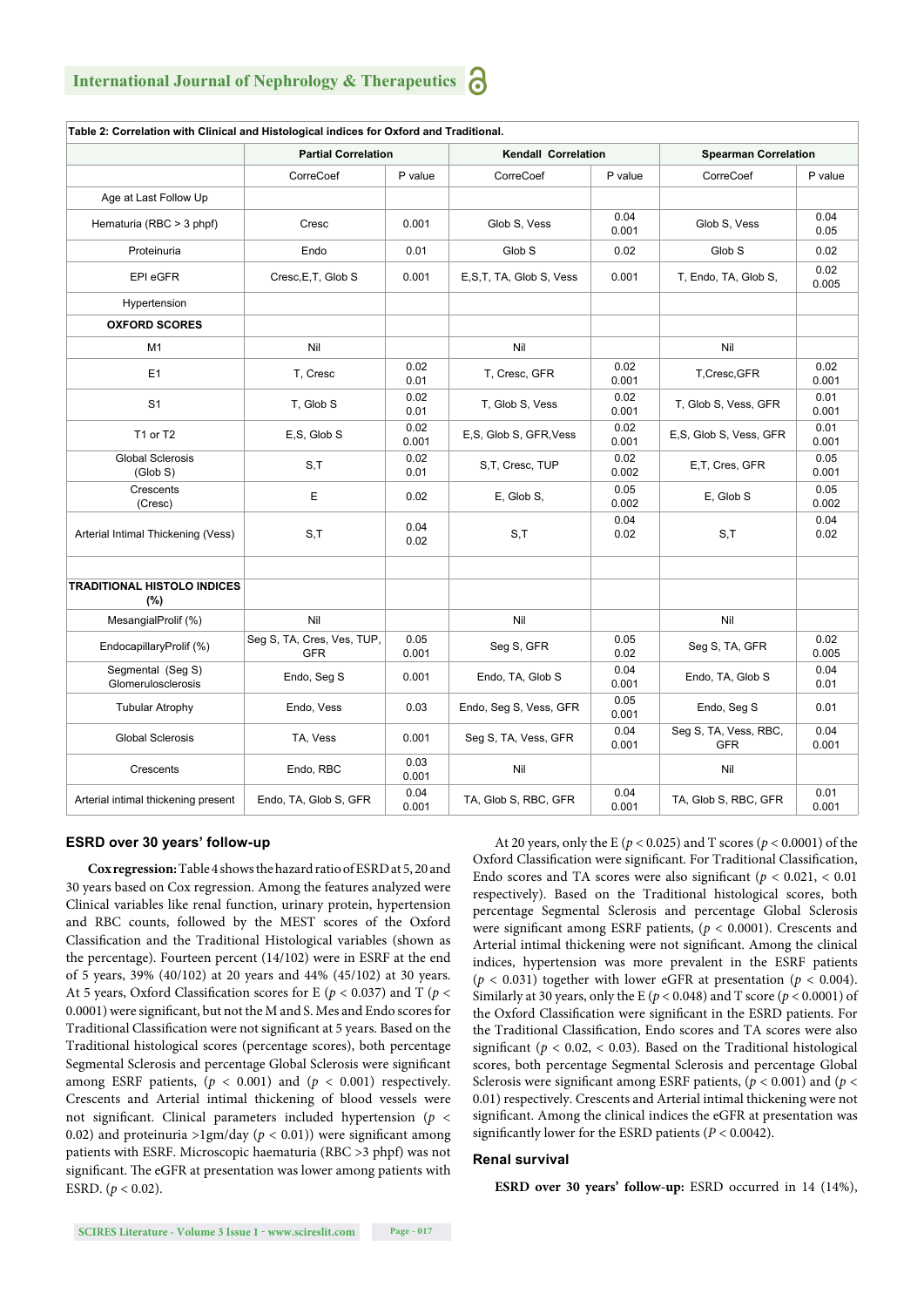40 (39%) and 45 patients (44%) at 5, 20 and 30 years respectively. Mean time from diagnosis to ESRD was 10  $\pm$ 7 years. The Kaplan-Meier cumulative renal survival curve for the 102 patients with IgAN showed a plateau in the number of renal survivals after 20 years. This graph is not shown here as it was published in our previous paper [1].

**Table 3:** Demographic, clinical and kidney histology of patients with biopsyproven IgA nephropathy.

|                                                                                                                                                                                                                                                                                                                  | $N = 102$    |  |  |
|------------------------------------------------------------------------------------------------------------------------------------------------------------------------------------------------------------------------------------------------------------------------------------------------------------------|--------------|--|--|
| Age at Presentation, years                                                                                                                                                                                                                                                                                       | 24.36 (6.98) |  |  |
| Male gender, n (%)                                                                                                                                                                                                                                                                                               | 72 (70.6%)   |  |  |
| Ethnicity                                                                                                                                                                                                                                                                                                        |              |  |  |
| Chinese                                                                                                                                                                                                                                                                                                          | 87 (85.3%)   |  |  |
| Malay                                                                                                                                                                                                                                                                                                            | 12 (11.8%)   |  |  |
| Indian / Others                                                                                                                                                                                                                                                                                                  | $3(2.9\%)$   |  |  |
| Hypertension at presentation, n (%)                                                                                                                                                                                                                                                                              | 21 (20.6%)   |  |  |
| Clinical presentation:                                                                                                                                                                                                                                                                                           |              |  |  |
| Gross hematuria                                                                                                                                                                                                                                                                                                  | 7 (6.9%)     |  |  |
| Isolated microscopic hematuria (RBC > 3 phpf)                                                                                                                                                                                                                                                                    | $3(2.9\%)$   |  |  |
| Hematuria and proteinuria<br>Isolated proteinuria                                                                                                                                                                                                                                                                | 74 (72.6%)   |  |  |
| Nephrotic syndrome                                                                                                                                                                                                                                                                                               | $6(5.9\%)$   |  |  |
| Renal impairment                                                                                                                                                                                                                                                                                                 | 4 (3.9%)     |  |  |
|                                                                                                                                                                                                                                                                                                                  | 8 (7.8%)     |  |  |
| Serum creatinine at presentation, mg/dL                                                                                                                                                                                                                                                                          | 1.19 (0.75)  |  |  |
| CKD EPI eGFR at presentation, ml/min/1.73 m <sup>2</sup>                                                                                                                                                                                                                                                         | 91.63 (31.6) |  |  |
| Total urine protein at presentation, g/24 hours                                                                                                                                                                                                                                                                  | 1.76(2.3)    |  |  |
| Urinary RBC count at presentation, number per HPF                                                                                                                                                                                                                                                                | 61.81 (85.2) |  |  |
| Significant hematuria (>3 urine RBC per HPF), n (%)                                                                                                                                                                                                                                                              | 91 (89.2%)   |  |  |
| Oxford Classification                                                                                                                                                                                                                                                                                            |              |  |  |
| M0: ≤50% of glomeruli with ≥4 mesangial cells per mesangial                                                                                                                                                                                                                                                      | 44 (43.1%)   |  |  |
| area<br>M1: >50% of glomeruli with ≥4 mesangial cells per mesangial                                                                                                                                                                                                                                              | 58 (56.9%)   |  |  |
| area                                                                                                                                                                                                                                                                                                             |              |  |  |
| E0: endocapillary proliferation absent<br>E1: endocapillary proliferation present                                                                                                                                                                                                                                | 98 (96.1%)   |  |  |
|                                                                                                                                                                                                                                                                                                                  | 4 (3.9%)     |  |  |
| S0: sclerosis in glomerulus (not involving entire tuft) absent<br>S1: sclerosis in glomerulus (not involving entire tuft) present                                                                                                                                                                                | 43 (42.2%)   |  |  |
|                                                                                                                                                                                                                                                                                                                  | 59 (57.8%)   |  |  |
| T0: tubular atrophy or interstitial fibrosis in ≤25% of cortical<br>area                                                                                                                                                                                                                                         | 90 (88.2%)   |  |  |
| T1: tubular atrophy or interstitial fibrosis in 26-50% of cortical                                                                                                                                                                                                                                               | 7 (6.9%)     |  |  |
| area<br>T2: tubular atrophy or interstitial fibrosis in >50% of cortical                                                                                                                                                                                                                                         | $5(4.9\%)$   |  |  |
| area                                                                                                                                                                                                                                                                                                             |              |  |  |
|                                                                                                                                                                                                                                                                                                                  |              |  |  |
| C0: Crescents absent                                                                                                                                                                                                                                                                                             | 75 (76%)     |  |  |
| C1:Crescents present                                                                                                                                                                                                                                                                                             | 25 (24%)     |  |  |
| G0: Global glomerulosclerosis absent                                                                                                                                                                                                                                                                             | 40 41%)      |  |  |
| G1: Global glomerulosclerosis present                                                                                                                                                                                                                                                                            | 60 (59%)     |  |  |
| Vess 0: Arterial intimal thickening absent                                                                                                                                                                                                                                                                       | 79 (80%      |  |  |
| Vess 1: Arterial intimal thickening present                                                                                                                                                                                                                                                                      | 21 (20%)     |  |  |
| <b>Traditional Histological Classification</b>                                                                                                                                                                                                                                                                   |              |  |  |
| Mesangial Prolifeartion (%) of glomeruli involved                                                                                                                                                                                                                                                                | 99 (97%)     |  |  |
| Endocapillary Proliferation (%) of glomeruli involved                                                                                                                                                                                                                                                            | $3(2\%)$     |  |  |
| Segmental glomerulosclerosis %                                                                                                                                                                                                                                                                                   | 82 (80%)     |  |  |
| Global glomeruloclerosis, %                                                                                                                                                                                                                                                                                      | 10.33 (13.3) |  |  |
| Crescents present, n (%)                                                                                                                                                                                                                                                                                         | 25 (24.5%)   |  |  |
| Tubular atrophy or Interstitial fibrosis                                                                                                                                                                                                                                                                         | 96 (94%)     |  |  |
| Arterial intimal thickening present, n (%)                                                                                                                                                                                                                                                                       | 21 (20.6%)   |  |  |
| CKD-EPI eGFR: estimated Glomerular Filtration Rate calculated by CKD<br>EPI equation; RBC: Red Blood Cell; HPF: High Power Field Microscopy;<br>M: Mesangial hypercellularity; E: Endocapillary Proliferation; S: Segmental<br>Glomerulosclerosis; T: Tubular atrophy or interstitial fibrosis; C: Crescents; G: |              |  |  |

Global glomerulosclerosis; Vess, arterial intimal thickening. Categorical variables are expressed as number (percentage) and continuous variables are expressed as mean (± 2SD)

Figures 1A-7A shows Kaplan-Meier renal survival curves for each of the 4 Oxford MEST lesions plus Crescents, Global Sclerosis and Arterial intimal thickening designated as a series and their equivalent for the Traditional Classification designated as B series. For Oxford Classification (Fig 1A-7A), Endocapillary proliferation (E) (log rank  $p = 0.001$ ), Segmental Sclerosis (S) (log rank  $p = 0.001$ ) and Tubular Atrophy (T) ( $p = 0.001$ ), Arterial intimal thickening ( $p = 0.006$ ) were significantly associated with ESRD. Mesangial proliferation (M) (log rank 0.773), Crescents ( $p = 0.224$ ) and Global Sclerosis ( $p = 0.058$ ) were not associated with ESRD.

Figures 1B-7B shows the corresponding Kaplan-Meier renal survival graphs for the Traditional scores for each of the 4 corresponding lesions of Mesangial Proliferation (Mes) (*p* = 0.427), Endocapillary Proliferation (Endo) (*p* = 009), Segmental Glomerulosclerosis (Seg Sclero) (*p* = 0.001), Tubular Atrophy (*p* = 0.001) plus Global Sclerosis ( $p = 0.001$ ), Crescents ( $p = 0.001$ ) and Arterial Intimal Thickening ( $p = 0.001$ ). The Traditional scores corresponding to the Oxford scores were statistically significant for Endo, Seg Glomerlosclerosis and Tubular atrophy plus Global Sclerosis, Crescents and Arterial Intimal Thickening. The only lesion not significant was Mesangial Proliferation (Mes), consistent with the Oxford M-score. In addition, the Traditional Scores were also significant for Crescents and Global sclerosis. Oxford scores barely missed significance for Global Sclerosis,  $p < 0.058$ .

#### **Correlation**

Table 2 shows a combination of correlations for Clinical Indices, Oxford and Traditional Classification, all 3 at one glance, a summary or Composite Table.

**Kendall correlation:** Correlation of Oxford Scores with Clinical Indices (Table of raw data not shown, please refer to Table 2)

M was not correlated with any other parameter.

E correlated with T 0.001, Cresc (Oxford) 0.017, GFR (Oxford) 0.001.

S correlated with T 0.002, Global Sclerosis (Oxford) 0.01, Vessel (Oxford) 0.015, GFR (Oxford) 0.037.

T correlated with E 0.001, S 0.002, Global Sclero (Oxford) 0.013, Vessel (Oxford) 0.041, GFR (Oxford) 0.001.

Global Sclero (Oxford) was correlated with S 0.011, T 0.013, Cresc (Oxford) 0.046, GFR (Oxford) 0.009.

Cresc (Oxford) correlated with E 0.017, Global Sclero (Oxford) 0.046.

Vessel (Oxford) correlated with S 0.015, with T 0.041.

RBC (Oxford) not correlated with any parameter.

TUP was not correlated with any other parameter

GFR Oxford) was correlated with E 0.001, S 0.037, and T 0.001, Global Sclero (Oxf) 0.009.

**Partial correlation:** Correlation of Traditional Histological Indices with Clinical Indices (Table of raw data not shown, please refer to Table 2).

Mesangial Proliferation (Mes) was not correlated with any other parameter.

Endocapillary Proliferation (Endo) was correlated with Seg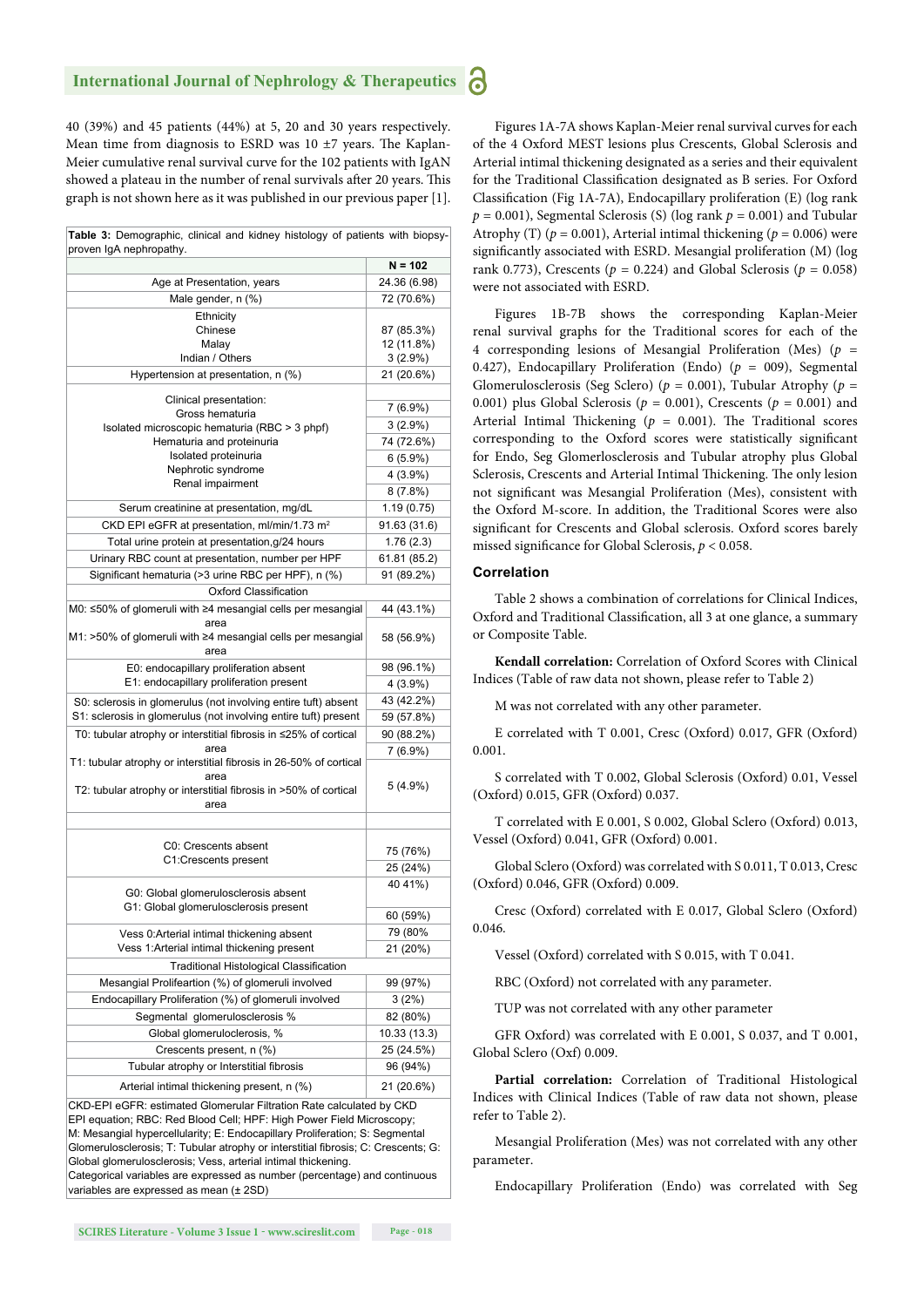| Table 4: Cox regression of ESRD at 5, 20 and 30 years.      |                     |          |                                         |          |                     |          |  |  |  |  |
|-------------------------------------------------------------|---------------------|----------|-----------------------------------------|----------|---------------------|----------|--|--|--|--|
|                                                             | 5 years             |          | 20 years                                |          | 30 years            |          |  |  |  |  |
|                                                             | HR (95% CI)         | P value  | <b>HR (95% CI)</b>                      | P value  | HR (95% CI)         | P value  |  |  |  |  |
| Age at diagnosis, years                                     | $1.00(0.93-1.08)$   | 0.9529   | 1.00 90.96-1.05)                        | 0.9152   | $0.99(0.95-1.04)$   | 0.8346   |  |  |  |  |
| Male vs Female                                              | $0.98(0.31-3.13)$   | 0.9752   | 1.14 (0.57-2.28)                        | 0.7143   | $1.15(0.61 - 2.18)$ | 0.6646   |  |  |  |  |
| Serum creatinine at<br>presentation, micromol/L             | $1.65(1.13-2.40)$   | 0.0089   | 1.48 (1.13-1.93)                        | 0.0043   | 1.42 (1.09-1.83)    | 0.0083   |  |  |  |  |
| CKD EPI eGFR at<br>presentation, ml/min/1.73 m <sup>2</sup> | $0.98(0.96-0.99)$   | 0.0161   | $0.98(0.97-0.99)$                       | 0.0044   | $0.99(0.98-1.00)$   | 0.0042   |  |  |  |  |
| Total urine protein at<br>presentation, g/24 hours          | $1.18(1.04-1.33)$   | 0.0098   | $1.04(0.93-1.17)$                       | 0.5070   | $1.02(0.91-1.14)$   | 0.7652   |  |  |  |  |
| <b>Hypertension Yes vs No</b>                               | 3.57 (1.24-10.31)   | 0.0185   | 2011 (1.07-4.14)                        | 0.0311   | 1.90 (1.01-3.60)    | 0.0480   |  |  |  |  |
| Urinary red cell count at<br>presentation                   | $1.00(0.99 - 1.01)$ | 0.6255   | $1.00(0.99-1.00)$                       | 0.5369   | $1.00(1.00-1.01)$   | 0.2320   |  |  |  |  |
| M1 vs M0                                                    | $0.98(0.34 - 2.83)$ | 0.9726   | 1.17 (0.62-2.20)                        | 0.6326   | 1.32 (0.74-2.37)    | 0.3499   |  |  |  |  |
| E1 vs E0                                                    | 4.93 (1.10-22.05)   | 0.0370   | $3.87(1.18-12.67)$                      | 0.0252   | $3.26(1.01-10.57)$  | 0.0486   |  |  |  |  |
| S1 vs S0                                                    | 2.88 (0.80-10.31)   | 0.1049   | 1.87 (0.96-3.62)                        | 0.0649   | 1.81 (0.99-3.30)    | 0.0532   |  |  |  |  |
| T1 or T2 vs T0                                              | 10.88 (3.79-31.25)  | < 0.0001 | $5.39(2.61 - 11.14)$                    | < 0.0001 | 4.58 (2.26-9.29)    | < 0.0001 |  |  |  |  |
| Cresc1 vs Cresc0                                            | $1.26(0.39-4.00)$   | 0.7006   | 1.21 (0.60-2.41)                        | 0.5987   | $1.07(0.56-2.06)$   | 0.8403   |  |  |  |  |
| Vessel1 or Vessel2 vs Vessel0                               | 2.25 (0.75-6.72)    | 0.1461   | $1.21(0.57 - 2.53)$                     | 0.6207   | $1.11(0.55 - 2.22)$ | 0.7756   |  |  |  |  |
| Tup $> 1$ gm/24 hrs                                         | 3.23 (1.01-10.30)   | 0.0475   | 1.06 (0.57-1.98)                        | 0.8481   | $0.99(0.56-1.75)$   | 0.9751   |  |  |  |  |
|                                                             |                     |          | Traditional Histological Classification |          |                     |          |  |  |  |  |
| Mesang Prolif (%)                                           | $0.96(0.63 - 1.47)$ | 0.855    | $0.97(0.65-1.46)$                       | 0.91     | $0.96(0.65 - 1.45)$ | 0.87     |  |  |  |  |
| Endocap Prolif (%)                                          | 2.20 (0.67-7.12)    | 0.19     | 4.14(1.24-13.87)                        | 0.021    | 4.18 (1.26-13.86)   | 0.02     |  |  |  |  |
| Haematuria (Rbc > 3 phpf)                                   | $0.26(0.08-0.83)$   | 0.0233   | $0.71(0.28-1.80)$                       | 0.4680   | $0.71(0.30-1.67)$   | 0.4310   |  |  |  |  |
| % Global Glomerulosclerosis                                 | $1.04(1.00-1.07)$   | 0.0259   | 1.03 (1.01-1.05)                        | 0.0045   | $1.03(1.01-1.05)$   | 0.0010   |  |  |  |  |
| % Segmental<br><b>GlomeruloSclerosis</b>                    | $1.08(1.04-1.12)$   | < 0.0001 | 1.06 (1.03-1.09)                        | < 0.0001 | $1.05(1.03-1.08)$   | < 0.0001 |  |  |  |  |
| % Global Glomerulosclerosis                                 | $1.05(1.02-1.07)$   | < 0.0001 | $1.03(1.02-1.05)$                       | 0.0001   | $1.03(1.02-1.05)$   | 0.0001   |  |  |  |  |
| % Crescents                                                 | $1.05(1.00-1.11)$   | 0.0573   | $1.04(1.00-1.07)$                       | 0.0675   | 1.03 (0.99-1.06)    | 0.1913   |  |  |  |  |
| Tubular Atrophy (TA) TA2 or<br>TA3 vs TA0 or TA1            | 2.61 (0.82-8.32)    | 0.1052   | 2.47 (1.27-4.78)                        | 0.0076   | 1.88 (1.05-3.36)    | 0.0329   |  |  |  |  |
| Vessel (V1 or V2 or V3 vs V0                                | $1.84(0.62 - 5.50)$ | 0.2736   | 1.67 (0.86-3.24)                        | 0.1288   | $1.64(0.89-3.01)$   | 0.1148   |  |  |  |  |



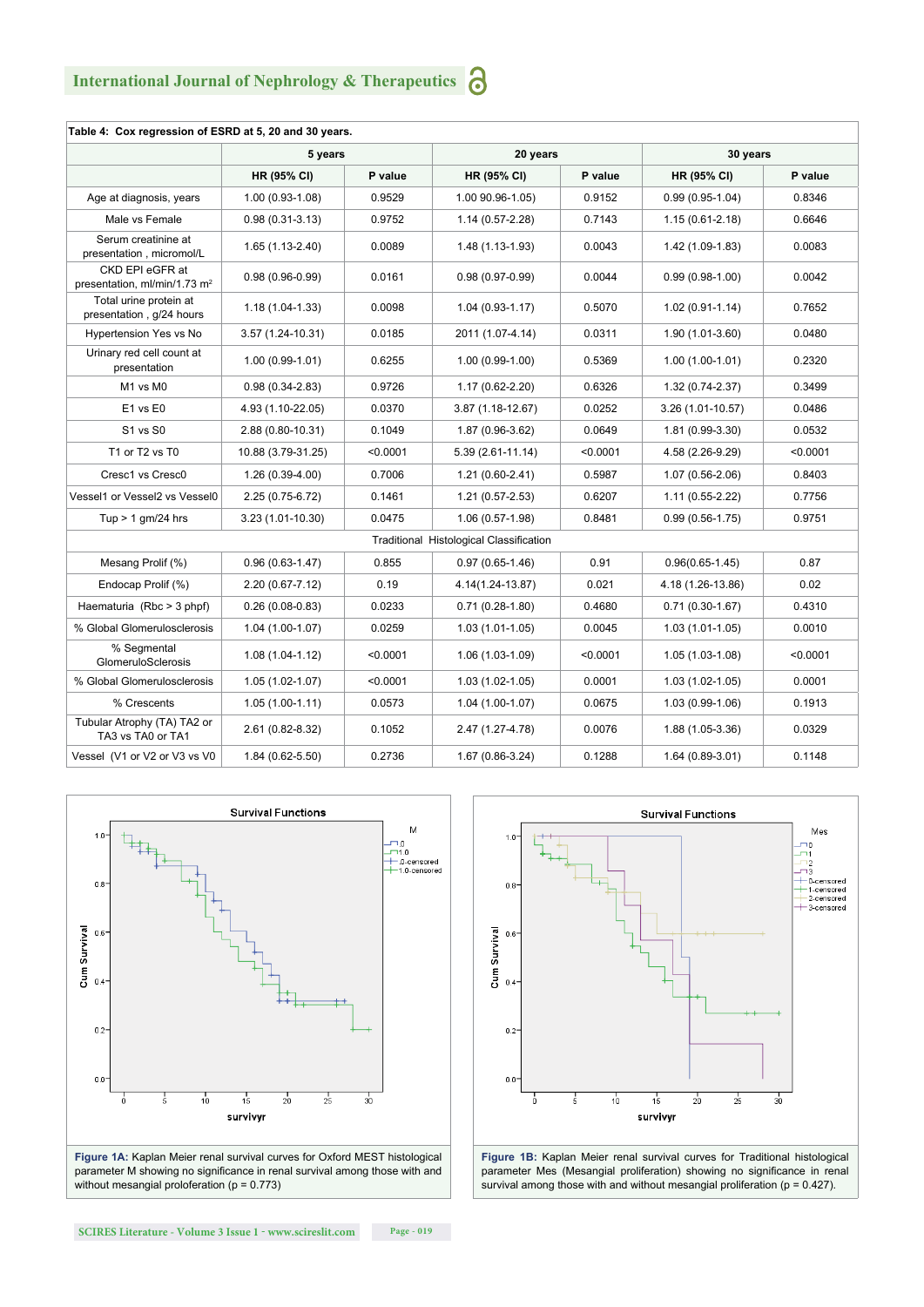Sclerosis 0.001, TA 0.005, Cresc 0.003, Vessel 0.032, TUP 0.009, GFR 0.003.

Seg glomerulosclerosis (Seg Sclero) correlated with Endo 0.001, TA 0.001.

TA correlated with Endo 0.005, Seg Sclero 0.001, GFR 0.007.

Global sclerosis (GS) correlated with TA 0.001, Vessel thickening 0.001, GFR 0.001.

Crescents correlated with, RBC 0.001.

Vessel thickening correlated TA 0.001, GFR 0.001.

RBC correlated with GFR 0.042.



**Figure 2A:** Kaplan Meier renal survival curves for the Oxford MEST histological parameter E showing decrease in renal survival among those with endocapillary proliferation (p < 0.001).



survival among those with endocapillary proliferation (p < 0.009).







parameter Segmental Glomerulosclerosis (Segs Scl) showing decrease in renal survival among those with Segmental Glomerulosclerosis (p < 0.001).

TUP1 correlated with Endo *p < 0*.009

GFR correlated with Endo *p < 0*.003 and TA 0.007

**Kendall correlation:** Correlation between Oxford Scores and Traditional Indices (Table of raw data not shown, please refer to Table 2).

**Among the Oxford Scores:** M was not correlated with any of the MEST scores or any of the Traditional indices.

E was correlated with T 0.001, Cres (Oxford) 0.017, Seg Scl(Trad) 0.016, TA (Trad) 0.008

S was correlated with T 0.002, Seg Scl (Trad) 0.001, TA (trad) 0.001, Cres (Trad) 0.045

T was correlated with E 0.001, S 0.002, Endo (Trad) 0.001, Seg Scl (Trad) 0.003, TA (Trad) 0.002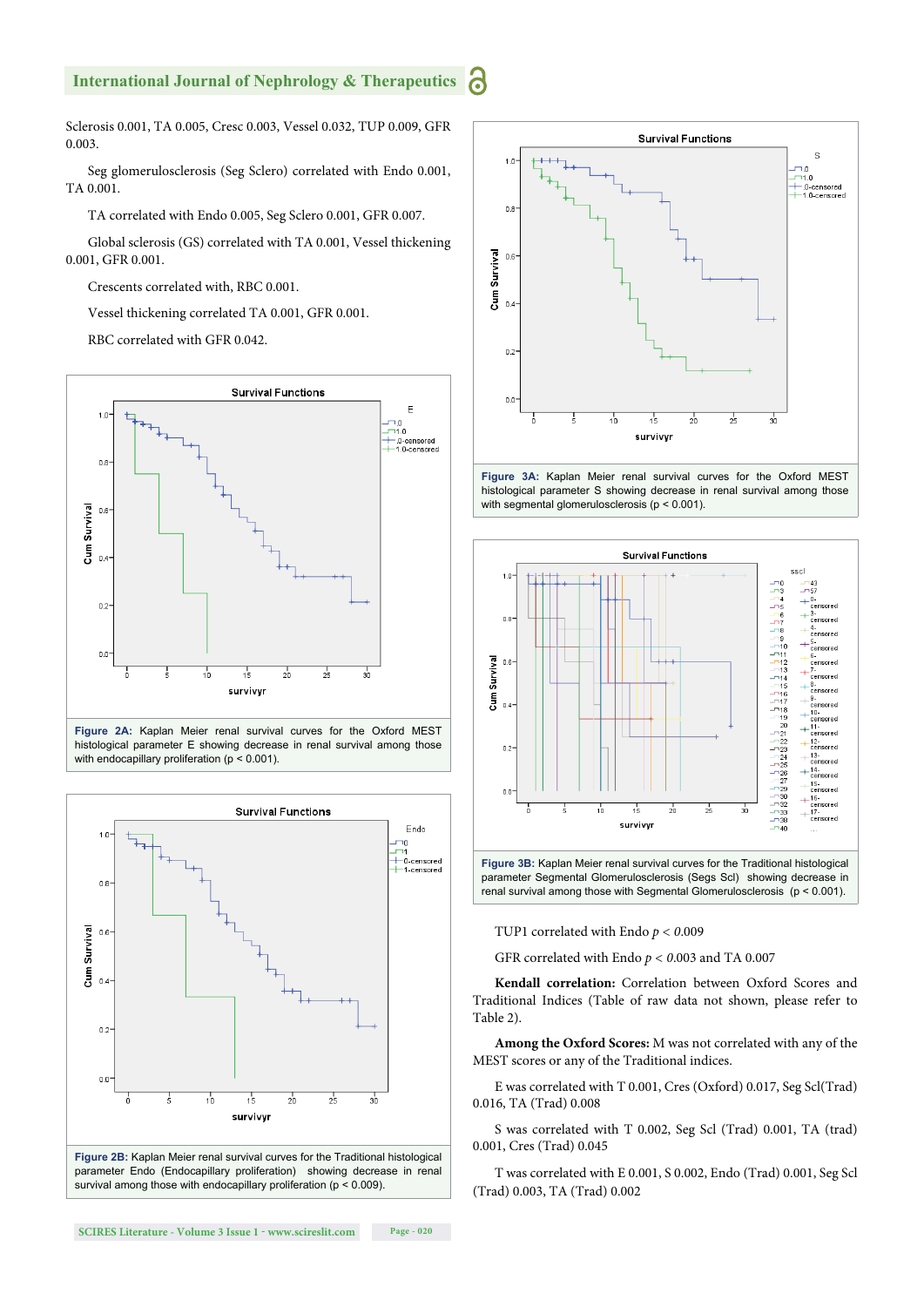Cresc (Oxford) was correlated with Endo (Trad) 0.017, Seg Scl (Trad) 0.001, TA (Trad) 0.012

**Among the Traditional Histological Indices**: Mes (Trad) was not correlated with any other of the MEST or TRAD scores.

Endo (Trad) was correlated with E (Oxford) (0.001), T (Oxford) (0.001), Cres (Oxford) 0.017, Seg Sclerosis (Trad) 0.016, TA (Trad) 0.008.

Segmental glomerulosclerosis (Seg Sclero) (Trad) was correlated with E (Oxford) 0.016, S (Oxford) (0.001), T (Oxford) 0.003, Cresc (Oxford) 0.001, Endo (Trad) 0.016, TA (Trad) 0.001.



tubular atrophyand/ or interstitial fibrosis ( $p < 0.001$ ).



**Figure 4B:** Kaplan Meier renal survival curves for the Traditional histological parameter TA (Tubular Atrophy and /or interstitial fibrosis) showing decrease in renal survival among those with tubular atrophy and/ or interstitial fibrosis  $(p < 0.001)$ .







Tubular atrophy TA (Trad) was correlated with E (Oxford) 0.008, S (Oxford) 0.001, T (Oxford) 0.002, Cresc (Oxford) 0.012, Endo (Trad) 0.008, Seg Sclero (Trad) 0.001.

Cresc (Trad) was correlated with S (Oxford) 0.045.

Hence, for the Oxford MEST scores, S was correlated with Seg Sclero (Trad); T was correlated with TA (Trad)

As for Traditional scores, Endo (Trad) was correlated with E (Oxford); Segs Sclero (Trad) was correlated with S (Oxford); TA (Trad) was correlated with T (Oxford) scores.

On the whole, there appear many similarities between the two sets of tests and for each classification. The correlations with other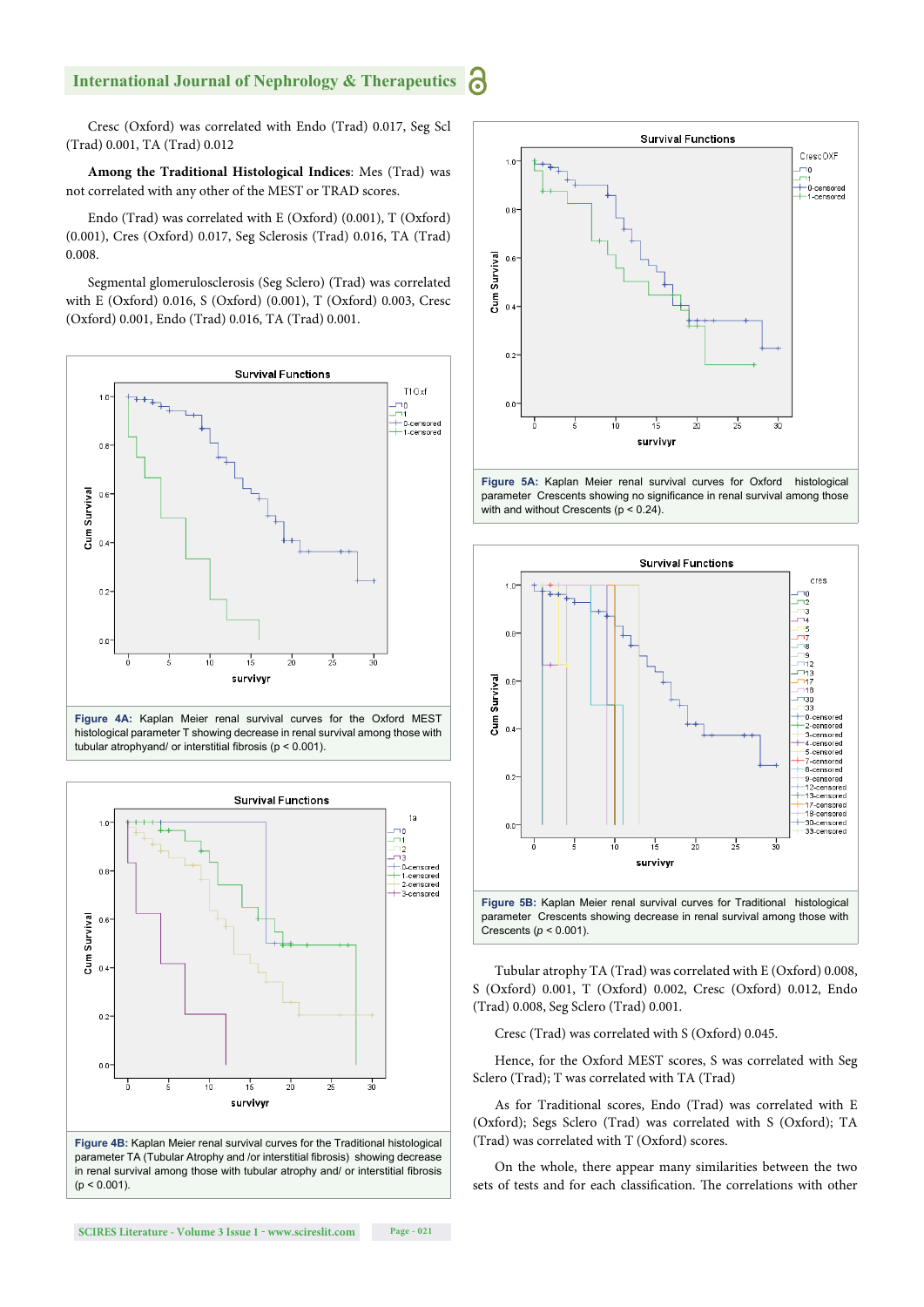indices are quite close for the various histological indices despite one test being for continuous variables (Partial Correlation) and the other for categorical variables (Spearman).

For the Oxford MEST scores, S was correlated with Seg Sclero (Trad); T was correlated with TA (Trad)

Similarly, for Traditional scores, Endo (Trad) was correlated with E (Oxford); Segs Sclero (Trad) was correlated with S (Oxford); TA (Trad) was correlated with T (Oxford) scores.

Hence, there is a good correlation between E, S and T of the Oxford scores and their counterparts of Endo, Seg Sclero and TA of the Traditional scores.

The Clinical Indices seem better correlated with the Traditional scores compared to the Oxford Classification. Comparing the



**Figure 6A:** Kaplan Meier renal survival curves for Oxford histological parameter Global Sclerosis showing no significance in renal survival among those with and without Global Sclerosis ( $p = 0.058$ ).



with Global Sclerosis (p < 0.001).







histological indices there is a good correlation between the Oxford and the Traditional scores, especially in relation to M and the Mes scores where both showed no correlation with any other parameter. For the rest of the scores like E, S and T with Endo, Seg Sclero and Tubular Atrophy both sets of scores, Oxford and Traditional, were fairly consistent with the other correlating parameters.

It is interesting with the added histological scores like Global sclerosis, Crescents and Arterial intimal thickening to both classifications, which were not in the original Oxford Classification, these additional scores to the Oxford scores were significantly more prevalent among patients with ESRD.

TUP was found to be an index of early progression to ESRD in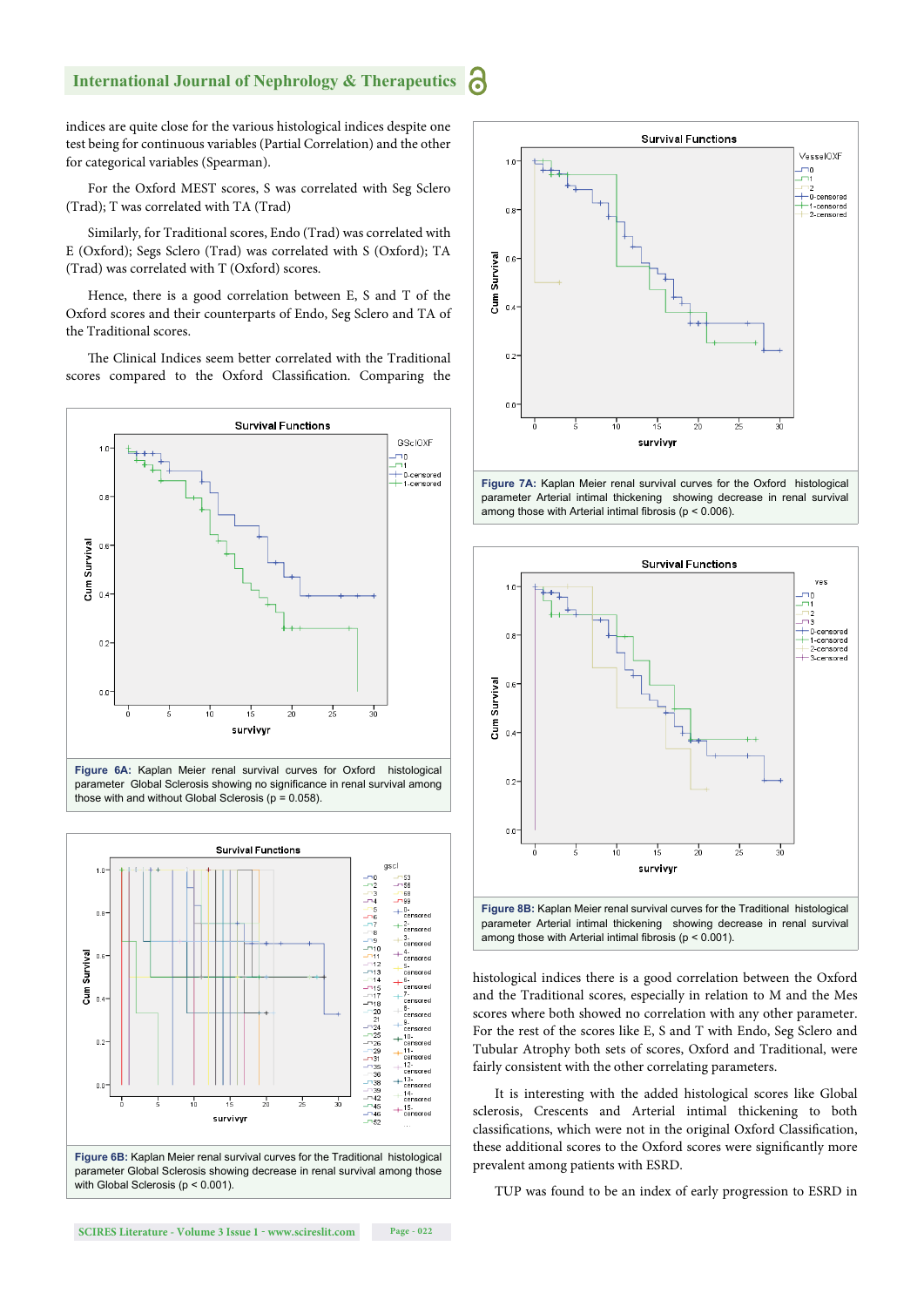| score).                               | Cox regression |              |              | Kaplan Meier Survival |              |              |              |              |              |              | <b>Clinical: Kendall Correlation</b> |              |              |     |                     |
|---------------------------------------|----------------|--------------|--------------|-----------------------|--------------|--------------|--------------|--------------|--------------|--------------|--------------------------------------|--------------|--------------|-----|---------------------|
|                                       | 5 yrs          | 20 yrs       | 30 yrs       | M                     | E            | s            | T            | <b>Cres</b>  | GIScl        | <b>BloVe</b> | Haem                                 | Prot         | <b>GFR</b>   | Hpt | <b>Total Scores</b> |
|                                       |                |              |              |                       |              |              |              |              |              |              |                                      |              |              |     |                     |
| Hematuria (RBC > 3 phpf)              | $\mathbf 0$    | $\mathbf 0$  | $\mathbf 0$  |                       |              |              |              |              |              |              |                                      |              |              |     |                     |
| Proteinuria                           | $\mathbf{1}$   | $\mathbf 0$  | $\mathsf 0$  |                       |              |              |              |              |              |              |                                      |              |              |     |                     |
| EPI eGFR                              | $\mathbf{1}$   | $\mathbf{1}$ | $\mathbf{1}$ |                       |              |              |              |              |              |              |                                      |              |              |     |                     |
| Hypertension                          | $\mathbf{1}$   | $\mathbf{1}$ | $\mathbf{1}$ |                       |              |              |              |              |              |              |                                      |              |              |     |                     |
| OXFORD SCORES                         |                |              |              |                       |              |              |              |              |              |              |                                      |              |              |     |                     |
| M1                                    | $\mathsf 0$    | $\mathbf 0$  | $\mathbf 0$  | $\mathbf 0$           |              |              |              |              |              |              |                                      |              |              |     | $\pmb{0}$           |
| E1                                    | $\mathbf{1}$   | $\mathbf{1}$ | $\mathbf{1}$ |                       | $\mathbf{1}$ |              |              |              |              |              |                                      |              | $\mathbf{1}$ |     | 5                   |
| S <sub>1</sub>                        | $\mathbf 0$    | $\mathbf 0$  | $\mathbf 0$  |                       |              | $\mathbf{1}$ |              |              |              |              | $\mathbf{1}$                         |              | $\mathbf{1}$ |     | 3                   |
| T1 or T2                              | $\mathbf{1}$   | $\mathbf{1}$ | $\mathbf{1}$ |                       |              |              | $\mathbf{1}$ |              |              |              |                                      |              | $\mathbf{1}$ |     | 5                   |
| Crescents                             | $\mathbf 0$    | $\mathbf 0$  | $\mathbf 0$  |                       |              |              |              | $\pmb{0}$    |              |              |                                      |              |              |     |                     |
| <b>Global Sclerosis</b>               | $\mathbf{1}$   | $\mathbf{1}$ | $\mathbf{1}$ |                       |              |              |              |              | $\mathbf 0$  |              | $\mathbf{1}$                         | $\mathbf{1}$ | $\mathbf{1}$ |     | $6\phantom{1}$      |
| Arterial Intimal Thickening<br>(Vess) | $\mathbf 0$    | $\mathbf 0$  | $\mathbf 0$  |                       |              |              |              |              |              | $\mathbf{1}$ | $\mathbf{1}$                         |              | $\mathbf{1}$ |     | 3                   |
|                                       |                |              |              |                       |              |              |              |              |              |              |                                      |              |              |     | Total 22            |
| TRADITIONAL HISTOLO INDICES (%)       |                |              |              |                       |              |              |              |              |              |              |                                      |              |              |     |                     |
| MesangialProlif (%)                   | $\pmb{0}$      | $\mathbf 0$  | $\pmb{0}$    | $\mathsf 0$           |              |              |              |              |              |              |                                      |              |              |     | $\pmb{0}$           |
| EndocapillaryProlif (%)               | $\mathbf 0$    | $\mathbf{1}$ | $\mathbf{1}$ |                       | $\mathbf{1}$ |              |              |              |              |              |                                      |              |              |     | 3                   |
| Segmental (Seg S)                     | $\mathbf{1}$   | $\mathbf{1}$ | $\mathbf{1}$ |                       |              | $\mathbf{1}$ |              |              |              |              |                                      |              |              |     | $\overline{4}$      |
| Glomerulosclerosis                    |                |              |              |                       |              |              |              |              |              |              |                                      |              |              |     |                     |
| <b>Tubular Atrophy</b>                | $\mathbf 0$    | $\mathbf{1}$ | $\mathbf{1}$ |                       |              |              | $\mathbf{1}$ |              |              |              |                                      |              | $\mathbf{1}$ |     | $\overline{4}$      |
| <b>Global Sclerosis</b>               | $\mathbf{1}$   | $\mathbf{1}$ | $\mathbf{1}$ |                       |              |              |              | $\mathbf{1}$ |              |              | $\mathbf{1}$                         | $\mathbf{1}$ | $\mathbf{1}$ |     | $\overline{7}$      |
| Crescents                             | $\mathbf 0$    | $\mathbf 0$  | $\mathbf 0$  |                       |              |              |              |              | $\mathbf{1}$ |              |                                      |              |              |     | $\mathbf{1}$        |
| Arterial Intimal Thickening<br>(Vess) | $\mathbf 0$    | $\mathbf 0$  | $\mathbf 0$  |                       |              |              |              |              |              | $\mathbf{1}$ | $\mathbf{1}$                         |              |              |     | $\overline{2}$      |
|                                       |                |              |              |                       |              |              |              |              |              |              |                                      |              |              |     | Total 21            |

Table 5: Summary of scores with clinical and histological indices for Oxford and Traditional Classification as indicators for development of ESRD (1 denotes positive score**).**

Cox regression during the first 5 years (Table 4) and was significantly correlated with Endocapillary Proliferation (Endo) and Global Sclerosis., both showing that such patients have early ESRF within 10 years of disease in the Kaplan-Meier renal survival graphs. Similarly, RBCs were correlated with crescents in the Traditional scores but not in the Oxford scores. Our present data would seem to suggest that the Traditional scores are better correlated with various clinical indices like TUP and RBCs.

Table 5 shows a summary of scores with clinical and histological indices for Oxford and Traditional Classification as indicators for the development of ESRD, One (1) denotes a positive score for development of ESRD and 0 is the converse. From the table, a scoring system comprising additional features of crescents, global sclerosis, and arterial intimal thickening as well as clinical data like haematuria, proteinuria, eGFR would make the scores of the Oxford Classification comparable with that of the Traditional Classification. The MEST scores by themselves would otherwise appear to be limited.

#### **DISCUSSION**

A previous study by Park, et al. [10] compared the Haas and the Oxford Classification and concluded that the two classifications were comparable in predicting progression of IgAN. Their primary end point was a doubling of serum creatinine and when clinical factors like eGFR and proteinuria were added the predictive values of the classifications were higher than that of the clinical factors alone. Barbour, et al. [11] also reported that by adding the MEST scores to clinical data available at time of biopsy (BP, proteinuria and eGFR) also improve the risk stratification and predictive value of the MEST scores. He concluded that a combination of MEST scores with BP, proteinuria and eGFR at the time of biopsy predicted composite renal outcome similar to using clinical data over two years follow-up.

The VALIGA study by Coppo, et al. [12], included 1147patients from 13 European countries and was conceived to validate the Oxford Classification of IgAN in cohorts with different presentations and treatments. This was because by design the Oxford study did not include the whole spectrum of cases encountered in clinical practice. It did not include the great majority of patients with IgAN who had normal renal function and mild proteinuria. At the other end of the spectrum, it did not include patients with low eGFR. In addition, there were various geographical and racial populations which could not reproduce the results of the Oxford Classification [7,12]. A study by Choi, et al. [13] from Korea found no predictive value of the MEST scores in their patients who had received steroids and immunosuppressive treatment. There is a risk of over-interpreting the data from previous studies as they were all retrospective studies with uncontrolled doses, time of initiation and duration of therapies in various populations versus those not on any treatment at all. There was no real data on natural history as authors claim their studies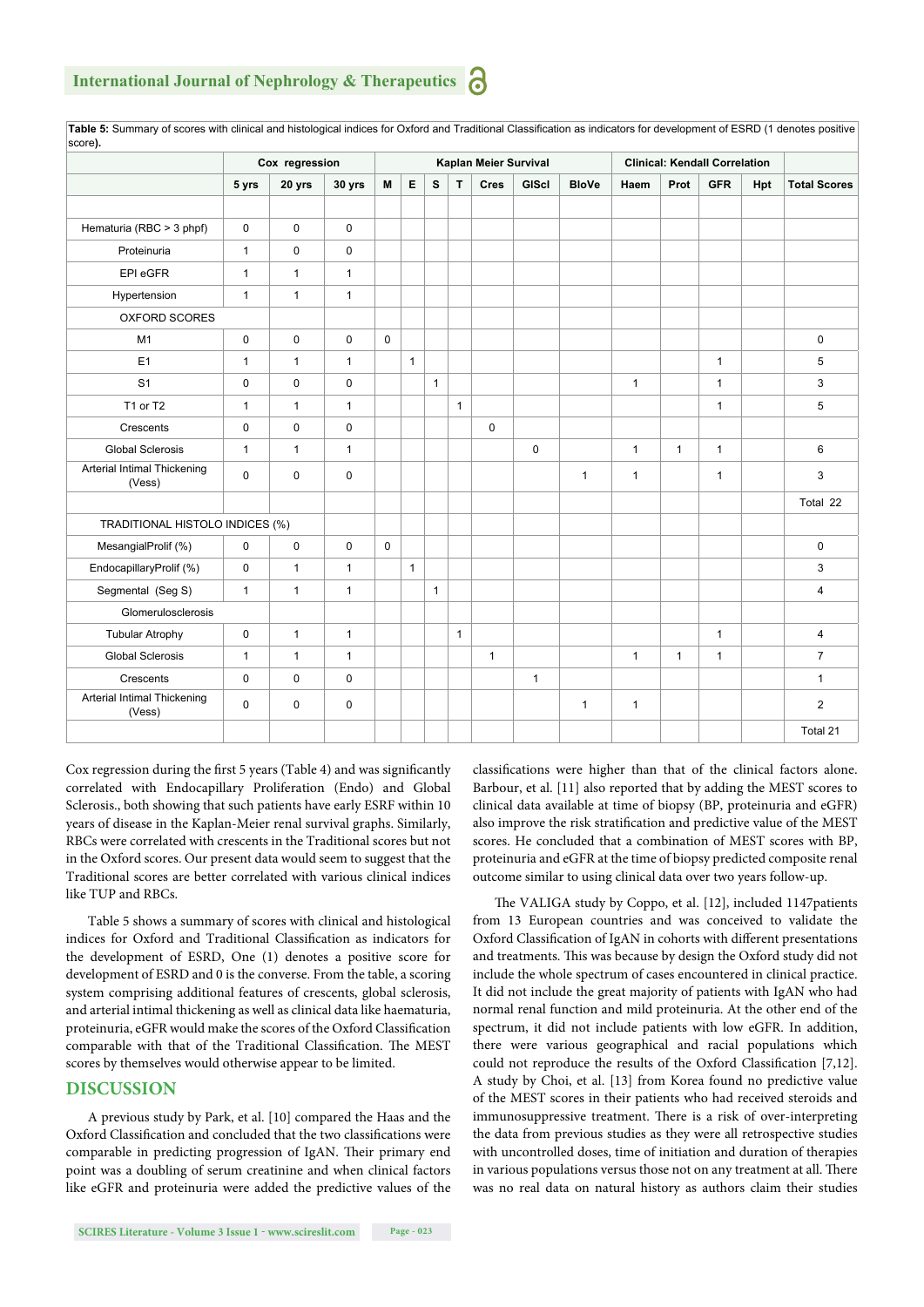represent nowadays clinical practice rather than any controlled studies. Hence, the VALIGA study was initiated to address different presentations and treatments in a European cohort. The authors of the VALIGA study concluded that the MEST score has to be considered in the light of both the clinical features, including levels of proteinuria and eGFR values and the treatments given before renal biopsy. It also demonstrated that the post-biopsy therapeutic maneuvers are likely to modulate some of the pathologic risk factors.

We have reviewed 3 sets of evidence with respect to the Oxford versus the Traditional Histological features to identify them as prognostic indicators as well as a guide to disease progression and made a comparison between these two histological classifications. The strengths of this study include evaluating the outcomes of the natural evolution of IgAN without influence by RAS blockade or immunosuppressive therapy during the first 5 years. Another is the long-term follow-up duration for a disease known to be slowly progressive in nature. However its retrospective nature and our attempts at using various correlation statistical tests to compare categorical with continuous variables may result in bias.

M (Oxford) and Mes (Traditional) as in Mesangial proliferation both consistently show no difference between ESRD and non-ESRD patients. Both M and Mes do not correlate with any of the other histological or clinical indices of progression and in terms of cumulative renal survival, short-term, up to 5 to 10 years and for long term up to 30 years there was no significant difference for either M or Mes, both features showing a close identity in their non association with other histological and clinical indices. This is an interesting feature because, in our previous publication [1], M was reported as a significant long term prognostic feature of ESRD based on multivariate analyses, a feature we could show because of our long duration of the study. Most Asian studies were unable to provide supportive evidence of the role of M. However in our present report, we were unable to find a prognostic role for M in our cohort despite the long duration of observation. Even though M is considered an adverse prognostic long term indicator in many series [7,14-19], apart from the Asian series of Zeng [18], most other Asian series could not find a correlation between M and ESRD  $[10,15,20]$ .

 E (Oxf) and Endo (Trad) as in Endothelial Proliferation consistently show a close correlation with other histological features of early progression and early ESRD (within 5 to 10 years). For both E and Endo, there was a close correlation with Segmental glomerulosclerosis (Seg Sclero), crescents (Cres), tubular atrophy (TA) as well as arterial thickening of blood vessels (Vess). There was also the correlation with clinical indices of activity like RBC and declining renal function (eGFR) but no correlation with proteinuria (TUP) on the whole apart from an isolated correlation between TUP and Endo (Trad). For both E and Endo, many patients with these lesions were in ESRD by 10 years and E and Endo can be considered early predictors of disease progression and risk of ESRD.

In our previous report [3] we showed that both E and S like Endo and Segmental Sclerosis (Seg Scl) were associated with lower eGFR at presentation and doubling of serum creatinine. These were referred as "early disease activity predictors." [21,22].

S as in S (Oxf) and Seg Sclero (Trad) are also early indicators of poor prognosis and risk of developing ESRD. In our earlier paper [1] there were more patients with these lesions who had eGFR < 60ml/ min and the higher incidence of ESRD eventually. This is shown in the Cox regression for Seg Scl (Trad) lesion but not for S (Oxf) lesion. E and S are correlated with Endo and Seg Scl, Tubular atrophy (TA), Global Sclerosis (Glob Scl), Cresc and arterial thickening of the blood vessel (Vess) as well as RBC and lower eGFR. Cumulative renal survival shows both S and Seg Sclero have a higher prevalence of ESRD by 10 years. In Coppo's study [17], S was associated with renal non survivors (ESRF). This is in agreement with our present data.

T (Oxf) and TA (Trad) as in Tubular Atrophy/interstitial fibrosis is an important prognostic index for ESRD throughout the 30 years but more so as a late predictor as shown in the Cox regression where there was significance at 20 and 30 years for Traditional scores but significant at 5, 20 and 30 years for the Oxford scores. On the basis of the cumulative renal survival graphs, both T and TA were significant predictors of ESRD., closely correlated with S and Segmental Sclerosis, Global Sclerosis and Arterial intimal thickening but not RBC, eGFR or TUP. Various workers worldwide are in agreement that T and TA are both short and long term predictors of ESRD [1,13,14,16,17,19,21,23,24].

#### **OTHER SCORES**

Crescents for both the Oxford and Traditional scores as well as by Cox regression were not significant predictors of ESRD, but with the cumulative renal survival graphs for the Traditional score, crescents were significantly associated with ESRD ( $p < 0.001$ ) though not with the Oxford score ( $p = 0.244$ ). Also, crescents were closely correlated with E and Endo and T scores, RBC and eGFR decline but not with TUP. In fact, for many studies among the Oxford scores, Crescents were not significantly associated with ESRD except for a series from China by Zeng, et al. [18] who found an association between the presence of crescents and TUP.

In our recent paper [1] we had shown that crescents were not associated with ESRD, but our earlier study of the original cohort of 151 patients [6], based on traditional scores we reported that Crescents was a significant adverse prognostic indicator with respect to ESRD. In some even more recent studies [25,26], crescents were found to be a significant adverse predictor and the authors managed to link Crescents as another important score of the Oxford Classification [25,26]. Crescents though found by Katafuchi [23] and Halling [24] to be poor prognostic indicator of ESRD. Many other workers like Shi [20] and Lee [21], despite the presence of crescents in large numbers of their patients, could not find a poor prognostic significance for crescents in their cohorts, though many other series attributed this to the low prevalence of crescents in their cohorts.

In a recent update from the workgroup of the Oxford Classification, Trimarch, et al. [26] reported that in a larger, more broad based cohort than the original Oxford Study, Crescents (C) are predictive of outcome and they now recommend that C be added to the MEST score and biopsy reporting should provide a MEST-C score. In another report of a multicenter study of the predictive value of Crescents in IgAN by Haas, at al. [25], in a series pooled from 4 retrospective studies, involving 3016 subjects, crescents were associated with  $\geq 50\%$  decline in eGFR or ESRD. Among these subjects the median proteinuria was 1.2 gm/day and 36% had cellular or fibrocellular crescents. The authors proposed adding the following crescent scores to the MEST scores: C0 (no crescents), C1 (crescents in less than one-fourth of glomeruli) and C2, (crescents in over onefourth of glomeruli), to identify patients at greater risk of progression, even with immunosuppression.

Arterial intimal thickening (Vess) though not significant on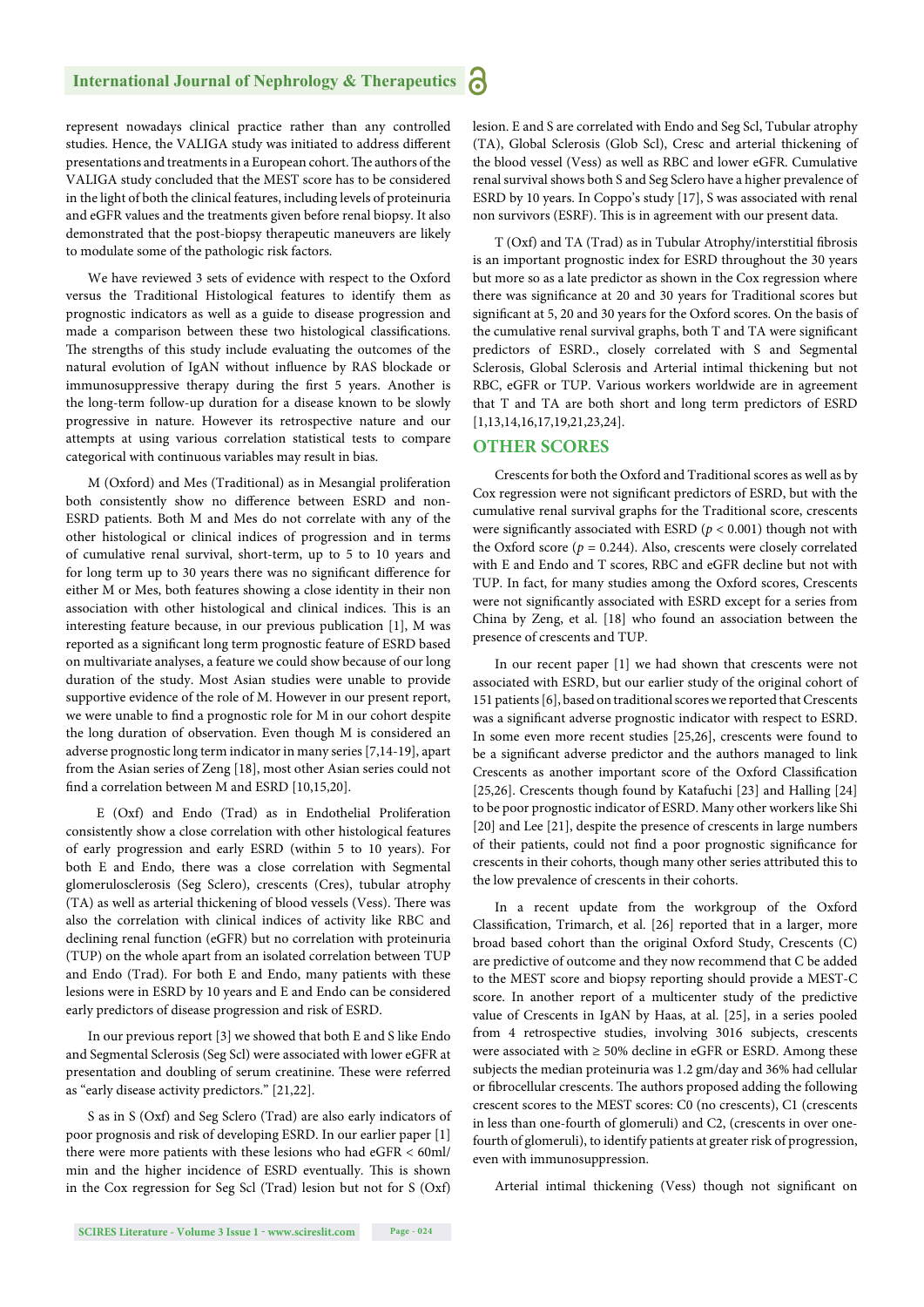Cox regression was a significant predictor of ESRD on the basis of cumulative renal survival curves both for Oxford and the Traditional scores. In our earlier work [27], we had documented that Arterial Thickening of blood vessels (Vess) was associated with ESRD. In this present study, Arterial intimal thickening (Vess) was correlated with Endo, S and T well as RBC and deline in eGFR. Nasri, et al. [28] reported the significance of vasculopathy in IgA nephropathy and in an evaluation of Oxford scores found a significant correlation of the scores of arterial intimal fibrosis with serum creatinine and degree of proteinuria.

Global Sclerosis was significantly associated with ESRD for both the Oxford and the Traditional scores on Cox regression. But with the cumulative renal survival graphs, Global Sclerosis has a significant association with ESRD in the Traditional scores (*p* < 0.001) but not the Oxford scores ( $p < 0.058$ ). Global sclerosis was correlated with S and Seg Scl together with T and Cresc. For clinical indices, only TUP (Oxford score) was correlated with Global Sclerosis using Kendall correlation as shown in table 2. These data confirmed that histological features of chronic damage such as T lesions and extent of Global Sclerosis were most strongly associated with long term ESRD, regardless of geography or ethnicity [10,16-18,21,22,29,30].

We have shown through the use of 3 sets of data (Cox regression, Correlation tests and Cumulative renal survival graphs) that the 4 Oxford scores identify very similar prognostic indicators of disease progression and ESRD with the Traditional scores. Three other histological indices, Crescents, Global Sclerosis and Arterial intimal thickening, irrespective of whether linked to Oxford or Traditional scores, both sets of data, provide very similar correlations with one another as well as the clinical indices of RBC, eGFR but not TUP. These were further supported by similarly comparable results between the Oxford and the Traditional scores for the various prognostic histological and clinical indices as shown by data from Cox regression and cumulative renal survival graphs.

However, while both Oxford and Traditional scores are comparable, the two sets of scores are not totally correlated. There was no direct correlation between the MEST and the Traditional scores, perhaps because the Oxford scores are categorical whilst the Traditional scores are continuous variables and therein lies the difference when one compares apples to oranges though both are fruit. With our use of 3 different statistical correlation coefficients and transforming the Traditional score into categorical scores and using Kendall correlation for both sets of scores as well as the use of partial correlation for both sets including Spearman correlation (non parametric correlation) again for both sets, we showed that the scores for both sets of Oxford and Traditional data had very similar correlation among the other various histological and clinical indices, but we still cannot categorically report that both the Oxford and the Traditional Scores were directly and totally correlated, not among themselves, i.e. M,E,S.T versus Mes, Endo, Seg Scl, TA. At best, using 3 types of correlation tests we managed to explore the similarities amongst the shared and commonly associated prognostic histological and clinical indicators of disease progression between these two classifications.

The present Oxford Classification may not be clinically relevant for all populations across the globe as certain features of the MEST scoring are not suitably reproducible and their correlation with the renal outcome uncertain. The limited range of histological scoring of MEST has excluded other essential histologic features like crescents, global sclerosis and arterial intimal thickening. In order to be clinically relevant the MEST scores should be expanded and considered together with clinical indices like haematuria, eGFR, proteinuria and hypertension.

#### **CONCLUSION**

Both sets of Oxford and the Traditional scores though showing no direct correlation between MEST versus Mes, Endo, Seg Sclerosis and TA of the Traditional scores on Partial Correlation, Kendall and Spearman correlation, they nevertheless showed similar correlations with various other histological and clinical indices relating to progression to ESRD. The cumulative renal survival graphs also showed similar trends for ESRD. Other Traditional scores, scores like Crescents, Global sclerosis and Arterial intimal thickening, though not classified as Oxford scores also shared some common trends with the Oxford scores.

This is also bourne out by Cox regression showing E,S and Endo, Seg Sclero as early prognostic indicators and T, TA, Global sclerosis and Arterial intimal thickening as late predictors. Both sets of scores also showed no significance for M and Mes. Crescents were significant only for the Traditional scores and TUP mostly showed no correlation with other parameters, though Crescents have recently been admitted amongst the MEST scores of the Oxford Classification as MEST- C [25,26].

#### **DISCLOSURE**

The authors have no financial interests in the information contained in the manuscript. The study was approved by the local Institutional Review Board (Reference number 2015/2556).

#### **REFERENCES**

- 1. Woo KT, Lim Cynthia, Foo Marjorie WY, Loh HL, Jin AZ, Chin YM, et al. 30 year follow up study of IgA nephritis in a Southeast Asian population. An evaluation of the Oxford histological classification. Clinical Nephrol. 2016; 86: 270-278. https://goo.gl/9UtC1Q
- 2. Woo KT, Edmondson RP, Wu AY, Chiang GS, Pwee HS, Lim CH. The natural history of IgA nephritis in Singapore. Clin Nephrol. 1986; 25: 15-21. https://goo.gl/wF26Hp
- 3. Cattran DC, Coppo R, Cook HT, Feehally J, Roberts IS, Troyanov S, et al. The Oxford classification of IgA nephropathy. Rationale, clinic pathological correlations, and classification. Kidney Int. 2009; 76: 534-545. https://goo.gl/92IF2p
- 4. Haas M, Rastaldi MP, Fervenza FC. Histologic Classification of glomerular diseases. Clinicopathologic correlations, limitations exposed by validation studies and suggestions for modification. Kidney Int. 2014; 85: 779-793. https://goo.gl/PYgjmL
- 5. Levey AS, Stevens LA, Schmid CH, Zhang YL, Castro AF, Feldman HI, et al. A new equation to estimate glomerular filtration rate. Annals Int Med. 2009; 150: 604-612. https://goo.gl/ZHXu1Q
- 6. Park kS, Han SH, Kie JH, Nam KH, Lee MJ, Lim BJ, et al. Comparison of the Haas and the Oxford classifications for prediction of renal outcome in patients with IgA nephropathy. Human Pathology. 2014; 45: 236-243. https://goo.gl/mG8aLm
- 7. Barbour SJ, Espino-Hernandez G, Reich HN, Coppo R, Roberts ISD, Feehally J, et al. For the Oxford Derivation, North American Validation and VALIGA Consortia. The MEST scores provides earlier risk prediction in IgA nephropathy. Kidney Int. 2016; 89:167-175. https://goo.gl/wE8LNb
- 8. Coppo R, Troyanov S, Bellur S, Cattran D, Cook HT, Feehally J, et al. on behalf of the VALIGA study of the ERA-EDTA Immunonephrology Working Group. Validation of the Oxford Classification on IgA nephropathy in cohorts with different presentations and treatments. Kidney Int. 2014; 86: 828-836. https://goo.gl/2GpxEz
- 9. Choi S, Lee D, Jeong KH Moon JY, Lee SH, Lee TW, Ihm CG. Prognostic